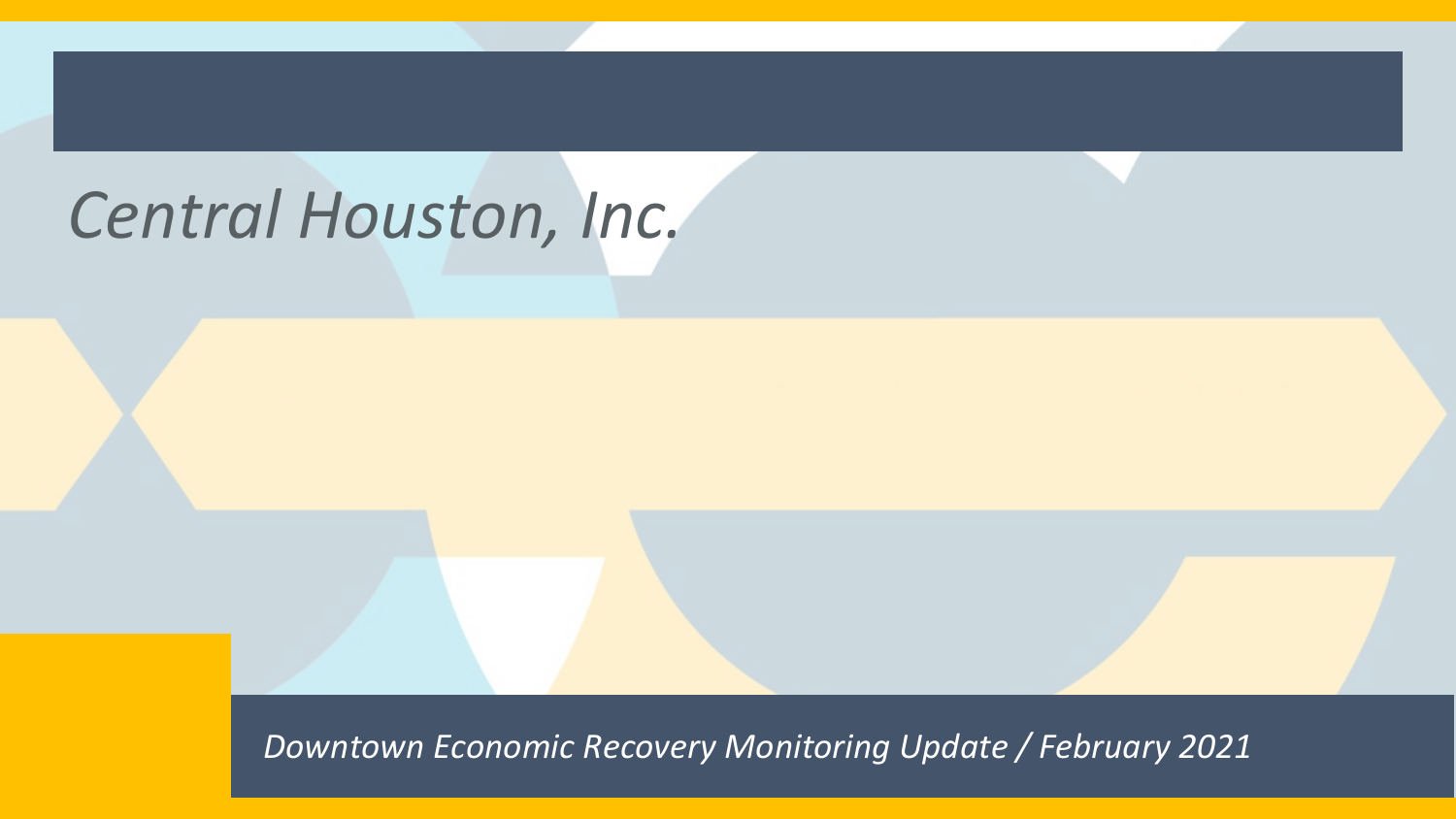#### **Downtown Workforce**

■ Total Pre-COVID-19 employment: 166,231 full-time workers in 4,161 businesses<sup>\*</sup>: \*Updated February 2021 Workforce by Industry



Source: U.S. Census, American Community Survey, 2020; Central Houston, Inc., February 2021

 $\overline{\phantom{a}}$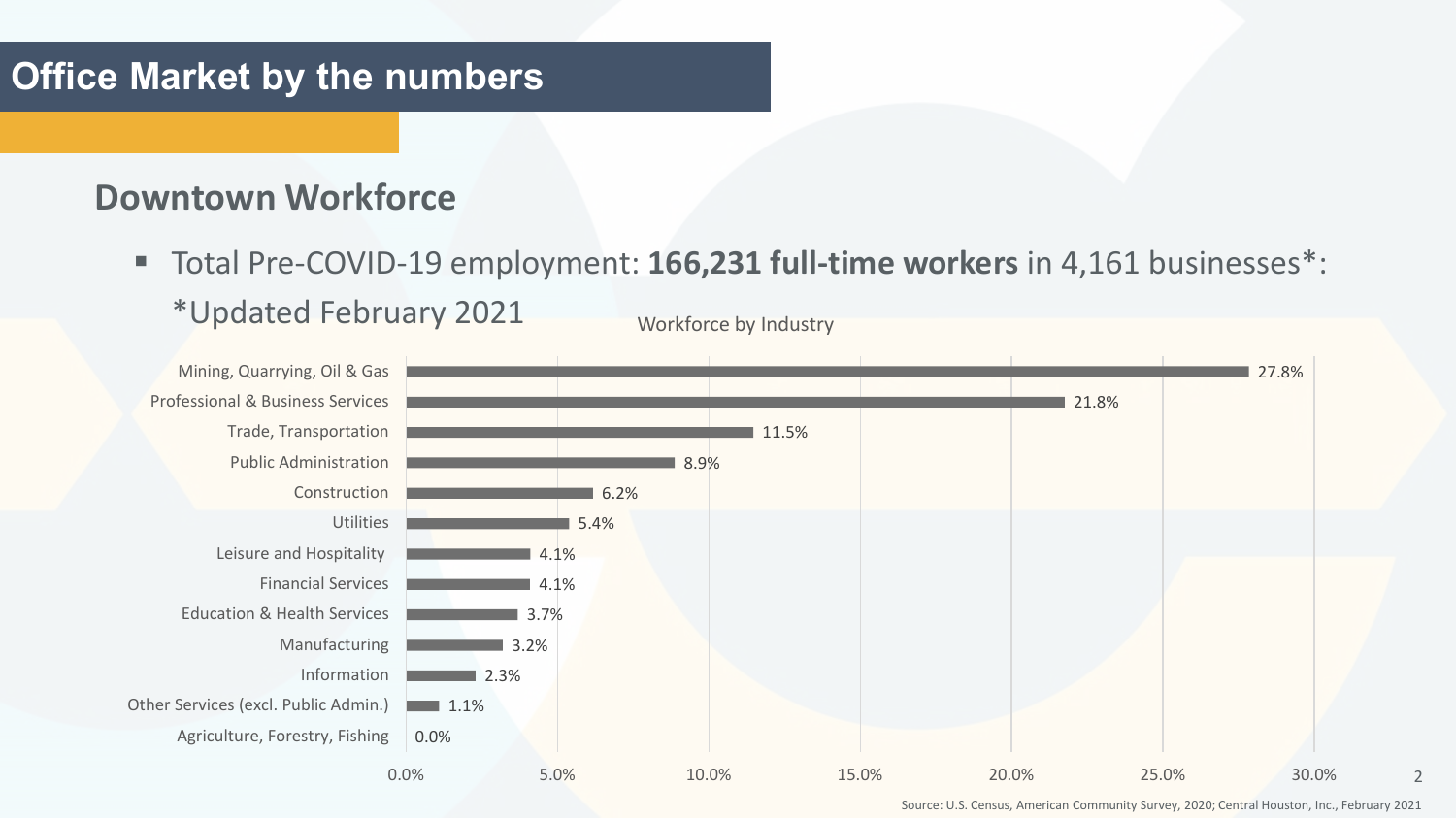#### **Office Space**

**Pre-COVID-19 office market distribution by space and industry** 

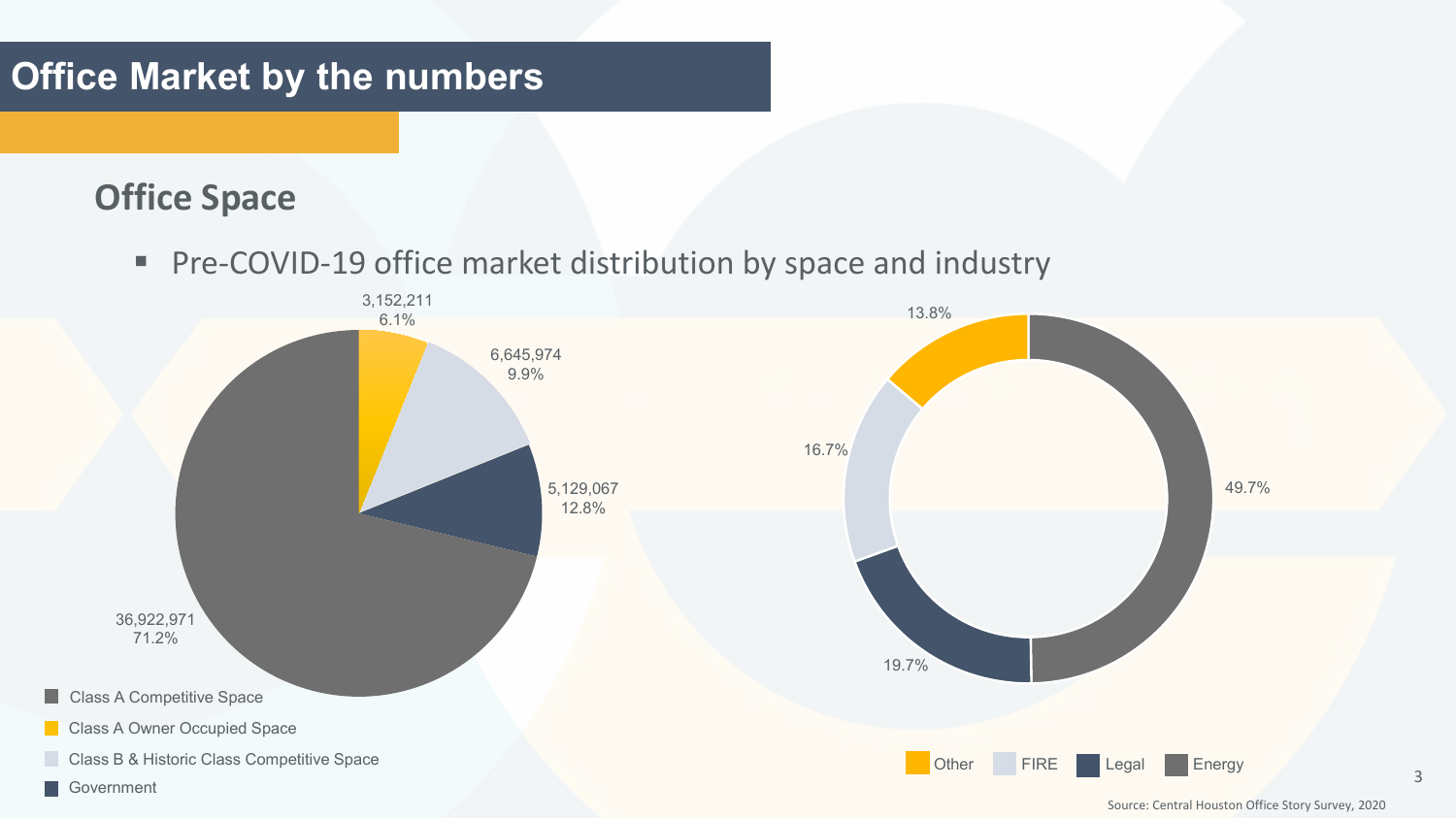#### **Favorable Environment for Construction (February 2021)**

- New Office Construction
	- Skanska USA Commercial Development unveiled plans in January to construct 1550 on the Green, a 375,000 SF 28-story office tower and the first phase of a mixed-use district, Discovery West, adjacent to Discovery Green
	- Texas Tower, 1.1 million SF
	- Post, 150,000 SF
- **E** Renovations
	- 8.6 million SF of office renovations completed in 2020 (10 buildings)
	- 4 office building renovations ongoing
	- 5 office building renovations planned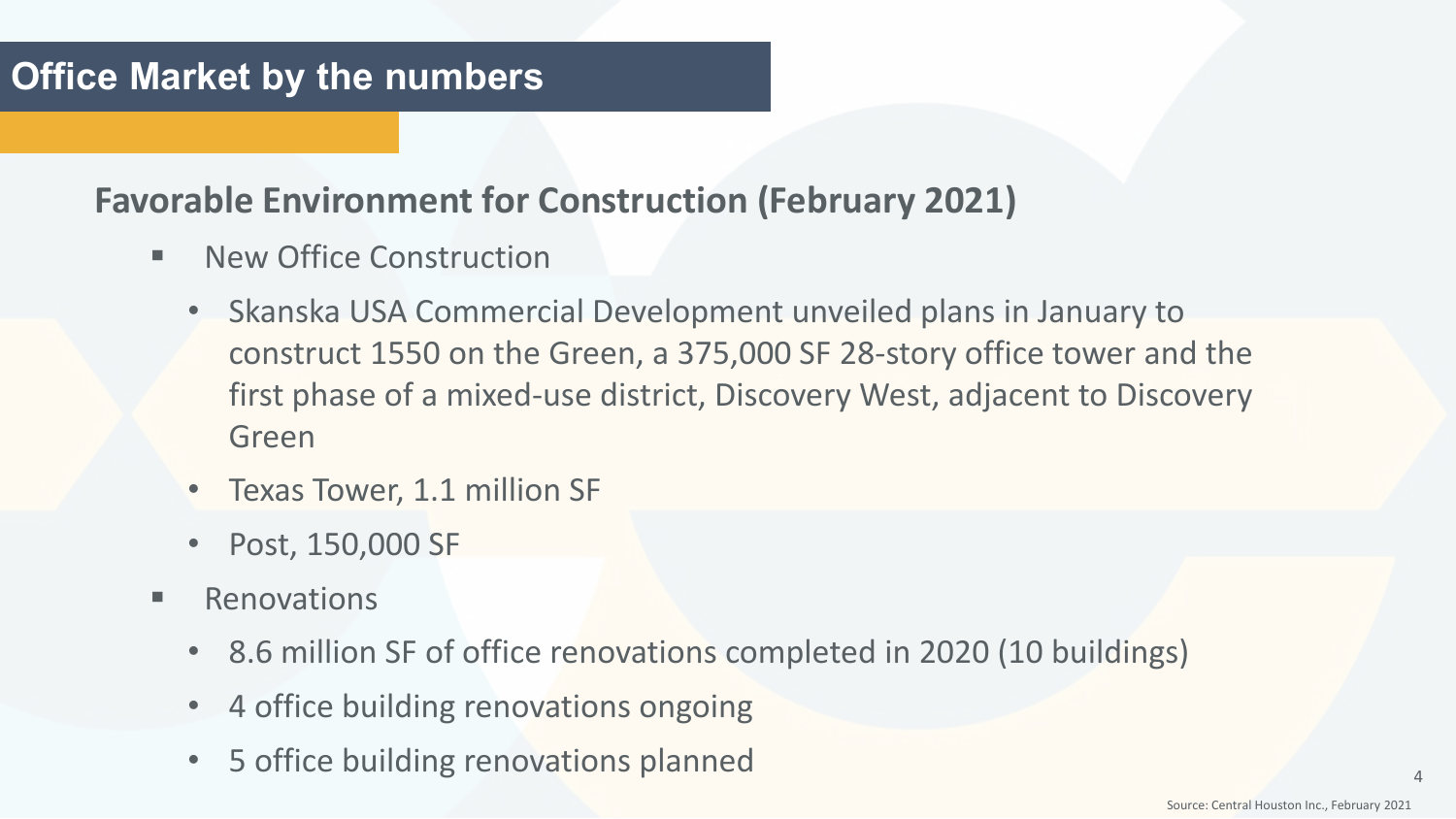#### **Workers back in the Office (Week of February 22)**

- Total Downtown office market: 51,463,478 (SF)
- Central Houston, Inc. office building survey: 25,946,807 (SF)
	- Survey % of total Downtown office SF: 50.4%
	- **Estimated % of employees in-office: 16.3%**
	- **Estimated SF occupied by in-office employees: 4,349,894**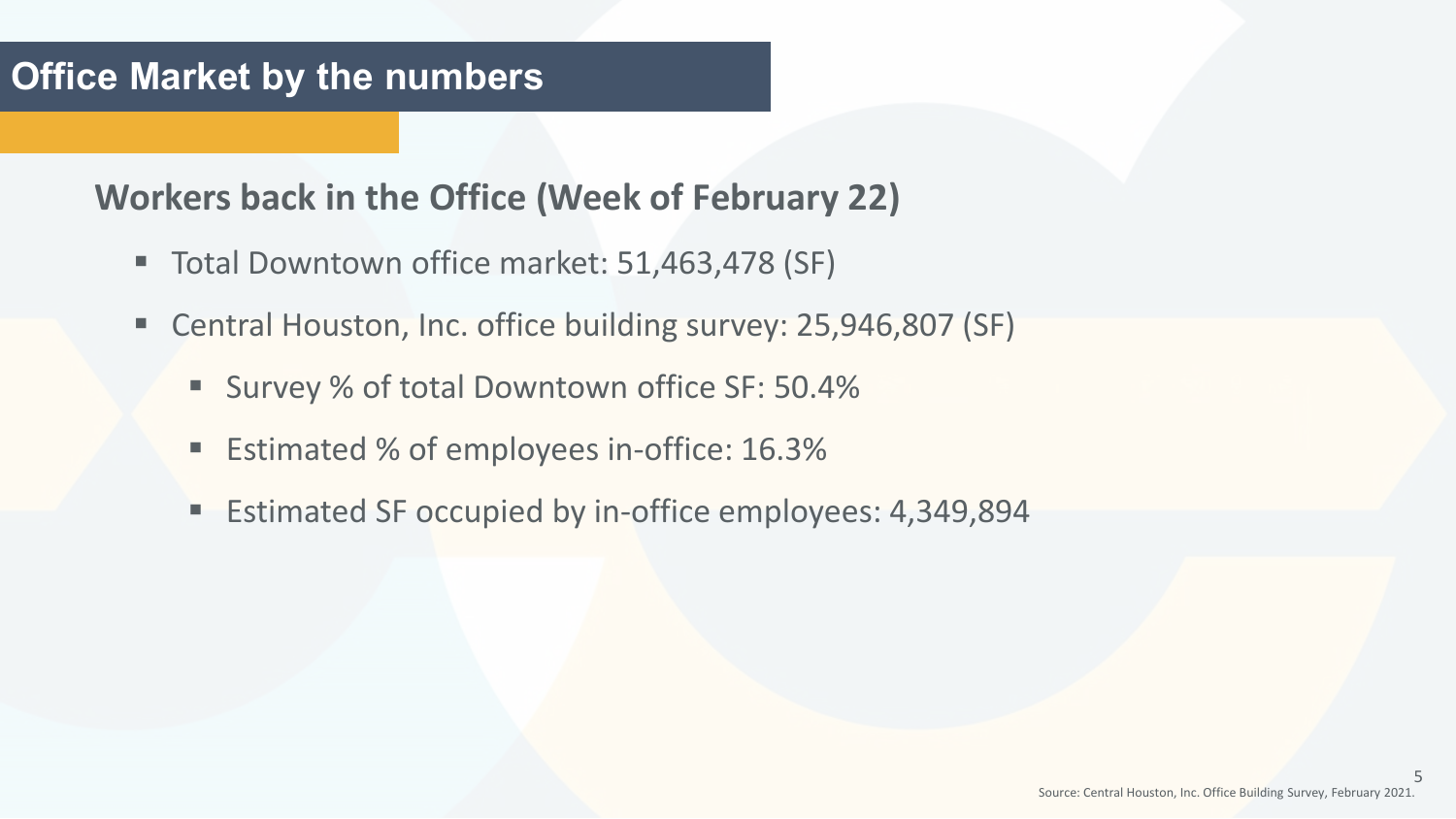#### **Downtown workforce return survey key takeaway (February)**

- Small and mid-sized employers are seeing quicker returns to the workplace with decisions being made more locally
- Larger employers are deferring workplace returns to the national or global companywide policy
- Other Factors Includes Workplace Environment, ie: Personal Protective Equipment (PPE), Workspace Design, Social Distancing, Contact Tracing, and Rapid Testing
- Open Available Amenities Includes Dining, Fitness Centers and Hotels

How is your company determining when to return to the office and in what capacity?



Source: Central Houston, Inc. Bi-weekly Workforce Return Survey, February 8-12, 2021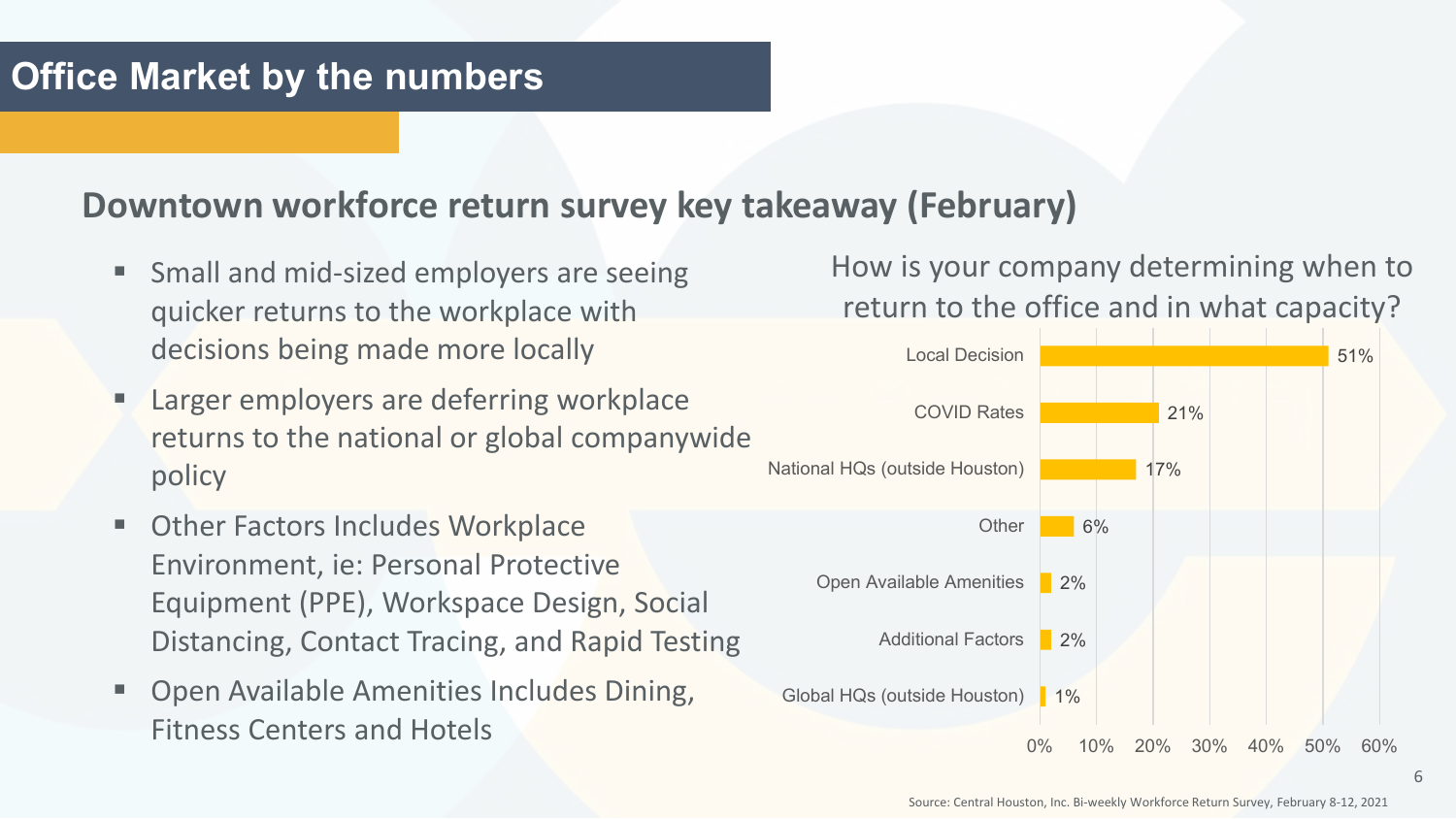#### **Key Performance Indicators (February 2021)**

- Office Inventory: 51,463,478 (SF)
- Office Under Construction: 1.3M (SF)
- Vacancy Rate: 21.7%
	- *Prior Period 21.4%*
- Market Rent Rate / SF: \$36.53
	- *Prior Period \$36.80*
- **Market Sale Price / SF: \$310** 
	- *Prior Period \$302*

7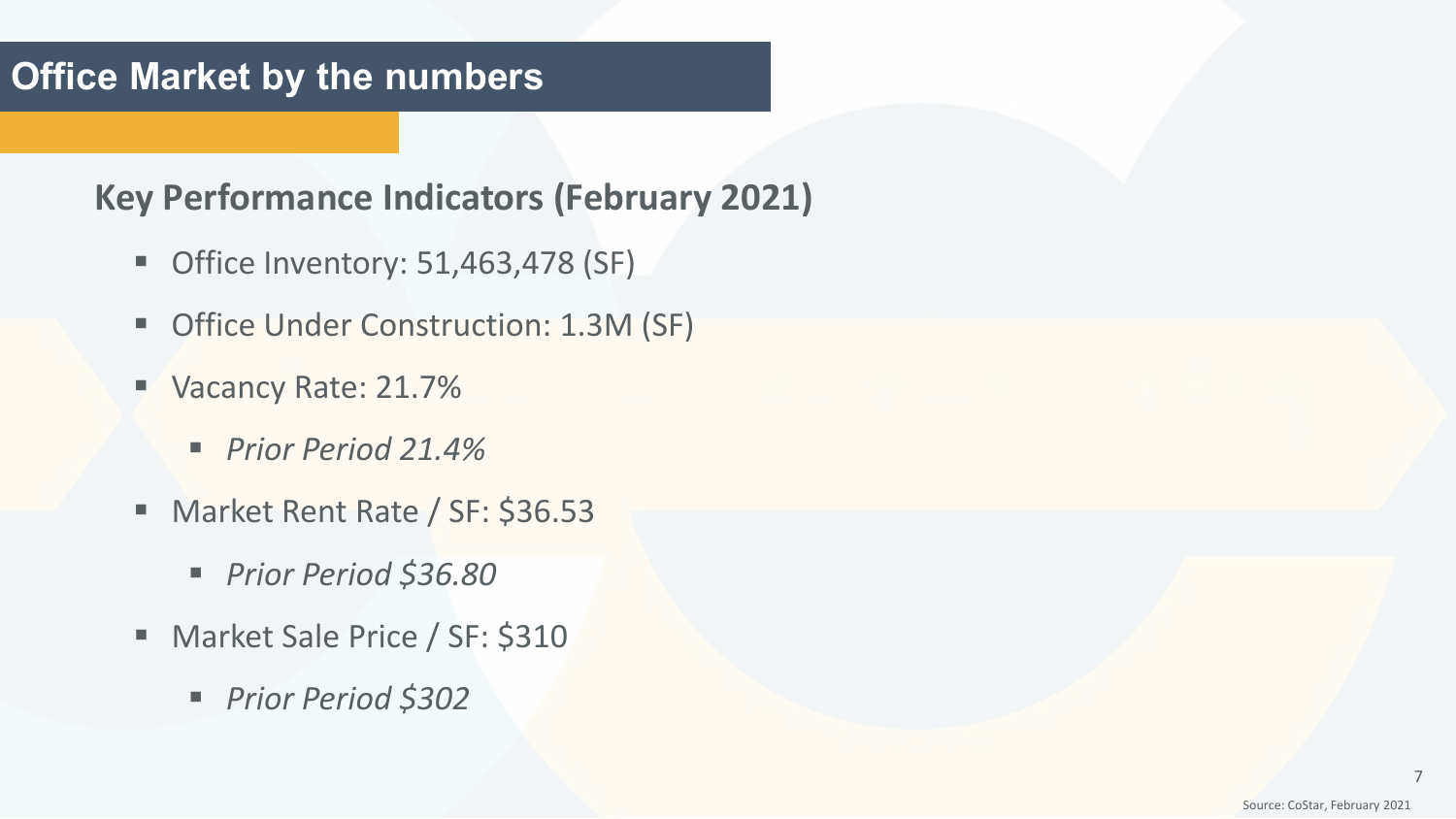# **Residential by the numbers**

#### **Current Downtown Market**

- Residential units total 6,279 in 41 properties and buildings
- Estimated 'core' population includes 9,974 residents within 5,832 households

# **Multifamily Occupancy Data (February 2021)**

- Current: 82.3%
	- Occupancy Last 3 Months: -4.1%
	- $\blacksquare$  Last 6 Months: -3.7%
	- $\blacksquare$  Last 12 Months: -7.7%
- Average Rent: \$1.84 PSF/MO

#### **Comparative Urban Markets (February 2021)**

- Occupancy: 85.0%, Midtown; 83.6%, Upper Kirby; 89.2%, Uptown
- Rent: \$1.71 PSF/MO, Midtown; \$1.67 PSF/MO, Upper Kirby; \$1.37 PSF/MO, Uptown

8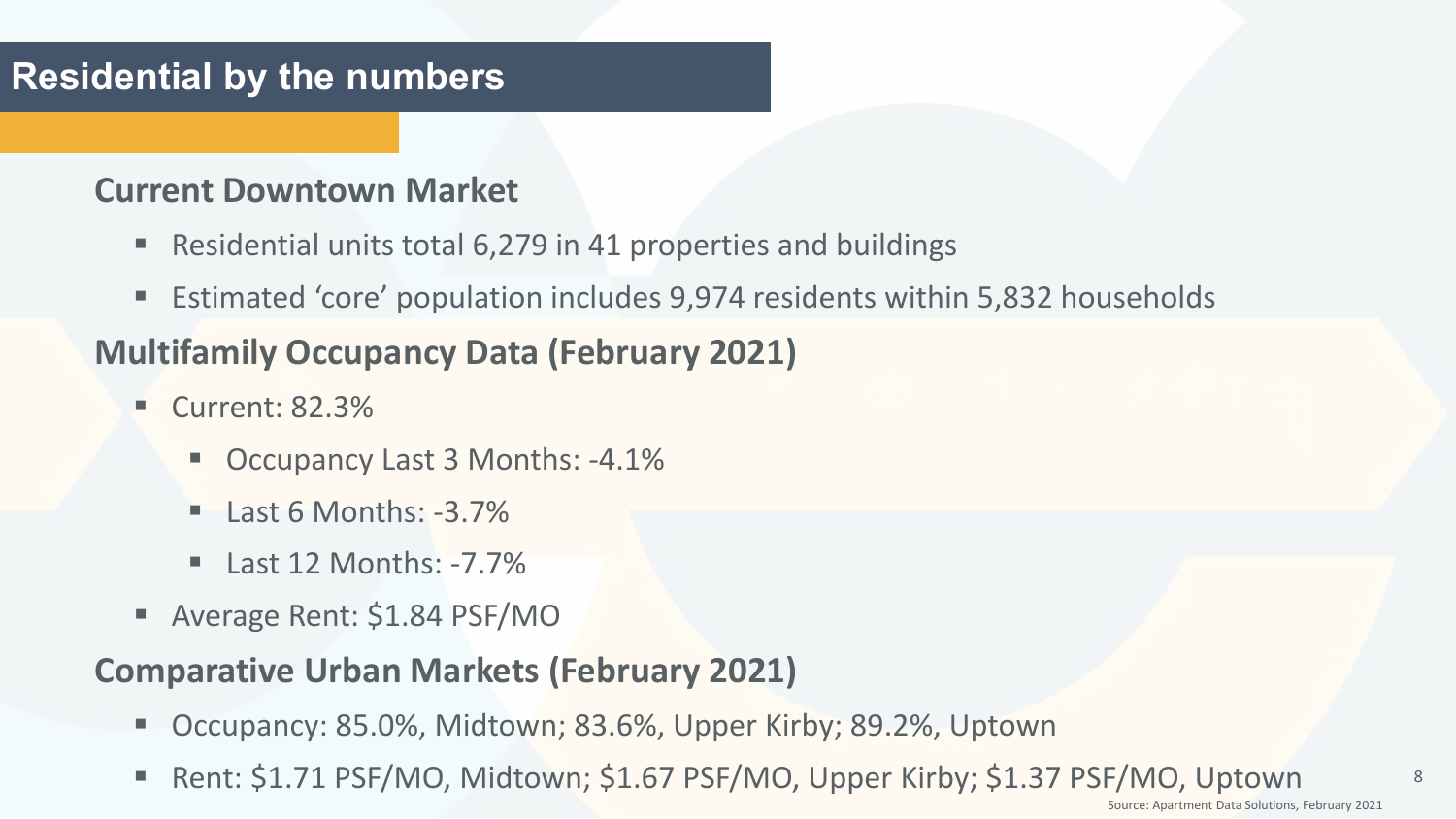# **Hospitality by the numbers**

#### **Current Downtown Market**

- 8,228 hotel rooms in 27 properties.
- 11 hotels with AAA Four Diamond status (5,240 rooms)

# **During COVID-19 Pandemic (January 2021)**

- **14.8% Occupancy** 
	- **14.9% in December**
- **Silam-S135.52 Average Daily Rate (ADR)** 
	- **5132.68 in December**
- **520.05 Revenue Per Available Room (RevPAR)** 
	- **S19.72 in December**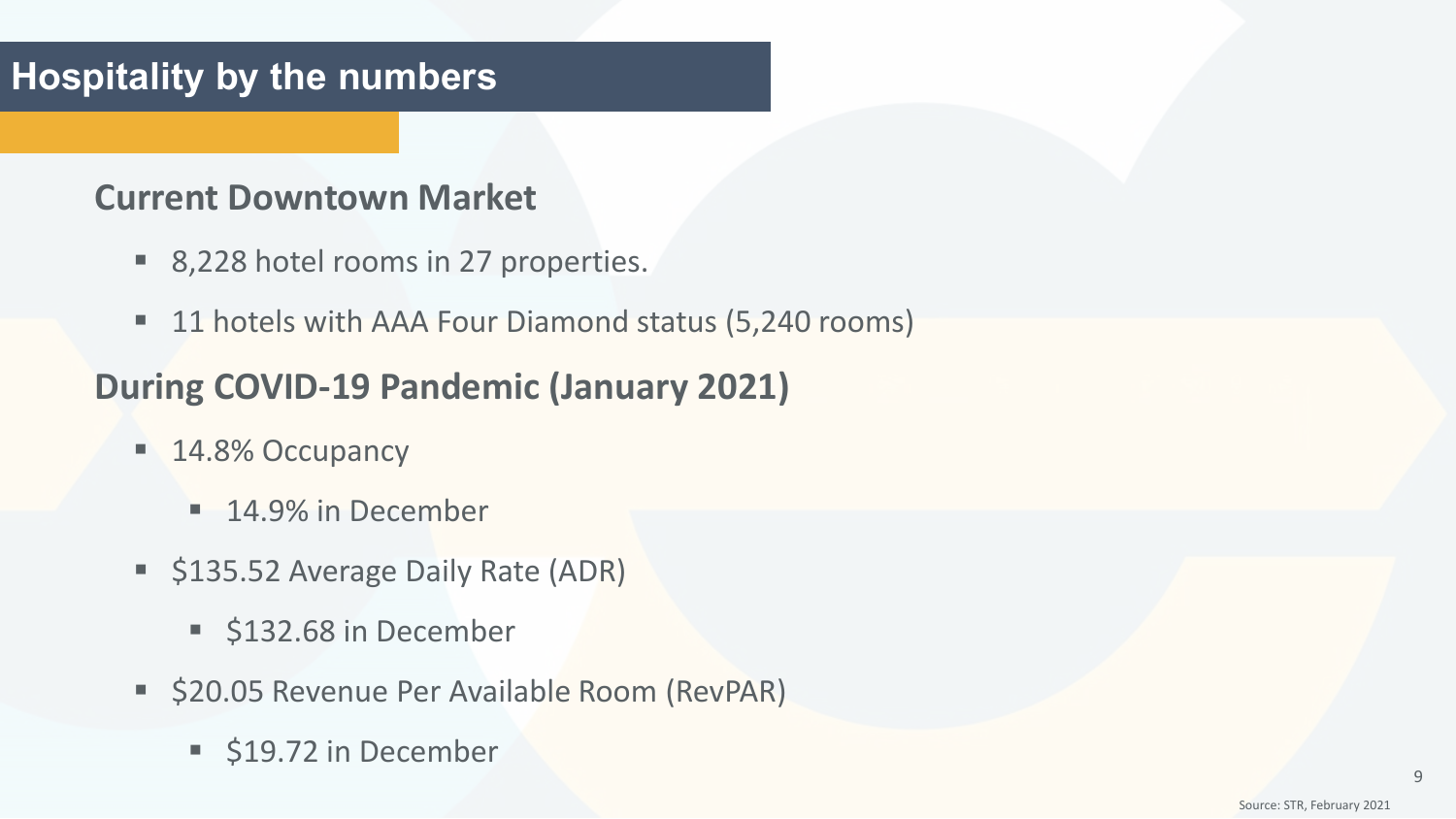# **Historical Occupancy by Month**

| Occupancy (%) |         |          |              |              |      |      |      |                         |      |      |                           |      |                   |         |
|---------------|---------|----------|--------------|--------------|------|------|------|-------------------------|------|------|---------------------------|------|-------------------|---------|
|               | January | February | <b>March</b> | <b>April</b> | May  | June | July | <b>August September</b> |      |      | October November December |      | <b>Total Year</b> | Dec YTD |
| 2012          | 63.8    | 73.6     | 77.7         | 73.2         | 76.6 | 67.5 | 60.6 | 56.6                    | 63.5 | 78.9 | 64.2                      | 53.4 | 67.4              | 67.4    |
| 2013          | 66.1    | 76.8     | 77.7         | 79.6         | 74.7 | 70.4 | 66.7 | 68.2                    | 68.2 | 81.1 | 65.6                      | 53.4 | 70.6              | 70.6    |
| 2014          | 70.0    | 81.8     | 80.7         | 76.8         | 78.2 | 77.2 | 75.0 | 62.9                    | 67.7 | 82.7 | 64.3                      | 57.0 | 72.7              | 72.7    |
| 2015          | 64.9    | 80.0     | 82.0         | 72.8         | 73.6 | 68.3 | 76.8 | 57.3                    | 64.6 | 78.7 | 66.0                      | 56.3 | 69.9              | 69.9    |
| 2016          | 62.1    | 69.2     | 73.0         | 71.7         | 63.9 | 62.7 | 61.4 | 56.2                    | 67.7 | 65.3 | 61.8                      | 48.9 | 63.3              | 63.3    |
| 2017          | 59.5    | 71.7     | 73.6         | 69.1         | 68.0 | 66.0 | 53.5 | 51.5                    | 76.3 | 78.6 | 65.6                      | 51.4 | 65.3              | 65.3    |
| 2018          | 61.6    | 68.0     | 76.5         | 73.4         | 72.0 | 73.9 | 65.1 | 57.7                    | 64.3 | 70.9 | 64.2                      | 52.5 | 66.6              | 66.6    |
| 2019          | 57.5    | 68.2     | 74.3         | 72.3         | 69.5 | 66.8 | 72.4 | 59.7                    | 61.6 | 73.1 | 57.4                      | 49.3 | 65.1              | 65.1    |
| 2020          | 62.0    | 69.2     | 26.5         | 4.2          | 10.6 | 13.3 | 13.4 | 15.9                    | 17.7 | 20.1 | 14.3                      | 14.9 | 23.6              | 23.6    |
| 2021          | 14.8    |          |              |              |      |      |      |                         |      |      |                           |      |                   | 14.8    |
|               |         |          |              |              |      |      |      |                         |      |      |                           |      |                   |         |
| Avg           | 48.8    | 68.7     | 58.9         | 49.9         | 50.9 | 51.7 | 50.3 | 44.6                    | 47.9 | 60.6 | 50.2                      | 41.7 | 51.6              | 48.8 10 |

Source: STR, January 2021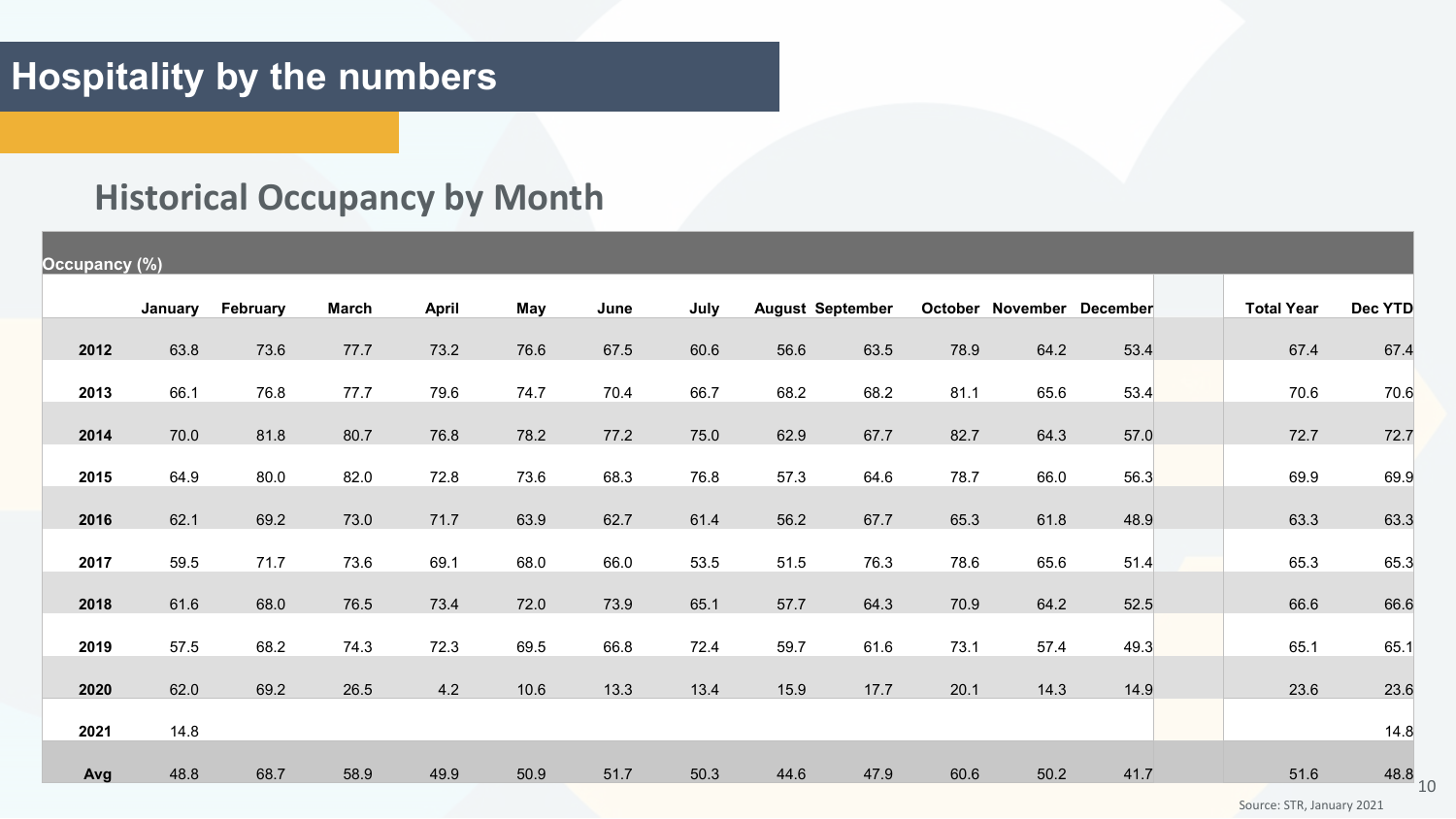#### **Day of Week Analysis**

#### **Occupancy (%)**

|                   | <b>Sun</b> | <b>Mon</b> | <b>Tue</b> | <b>Wed</b> | Thu  | Fri  | <b>Sat</b> | <b>Total Month</b> |
|-------------------|------------|------------|------------|------------|------|------|------------|--------------------|
| <b>Jan - 20</b>   | 41.2       | 65.7       | 80.2       | 69.8       | 60.7 | 53.5 | 63.2       | 62.0               |
| <b>Feb - 20</b>   | 44.1       | 71.3       | 83.2       | 85.6       | 67.5 | 64.0 | 68.9       | 69.2               |
| <b>Mar - 20</b>   | 20.1       | 27.0       | 27.7       | 31.7       | 25.4 | 27.0 | 27.6       | 26.5               |
| <b>Apr - 20</b>   | 3.9        | 4.1        | 4.4        | 4.1        | 4.4  | 4.0  | 4.6        | 4.2                |
| <b>May - 20</b>   | 10.2       | 8.7        | 9.0        | 9.6        | 10.0 | 12.3 | 13.7       | 10.6               |
| <b>Jun - 20</b>   | 12.3       | 10.9       | 10.7       | 10.8       | 11.7 | 17.3 | 20.8       | 13.3               |
| <b>Jul - 20</b>   | 12.2       | 10.8       | 10.9       | 10.9       | 11.9 | 17.3 | 19.8       | 13.4               |
| <b>Aug - 20</b>   | 14.0       | 12.4       | 11.4       | 14.7       | 13.7 | 20.0 | 24.5       | 15.9               |
| <b>Sep - 20</b>   | 16.7       | 11.8       | 14.5       | 14.5       | 15.0 | 22.9 | 30.3       | 17.7               |
| <b>Oct - 20</b>   | 16.9       | 12.5       | 13.0       | 13.6       | 17.5 | 27.8 | 34.5       | 20.1               |
| <b>Nov - 20</b>   | 12.0       | 10.3       | 10.7       | 11.1       | 12.4 | 20.2 | 25.4       | 14.3               |
| <b>Dec - 20</b>   | 11.7       | 9.8        | 10.4       | 11.0       | 16.8 | 19.6 | 26.3       | 14.9               |
| <b>Jan - 21</b>   | 11.5       | 9.1        | 10.0       | 9.7        | 11.0 | 21.3 | 27.1       | 14.8               |
| <b>Total Year</b> | 15.0       | 16.4       | 17.8       | 18.2       | 17.6 | 22.2 | 27.0       | 19.2               |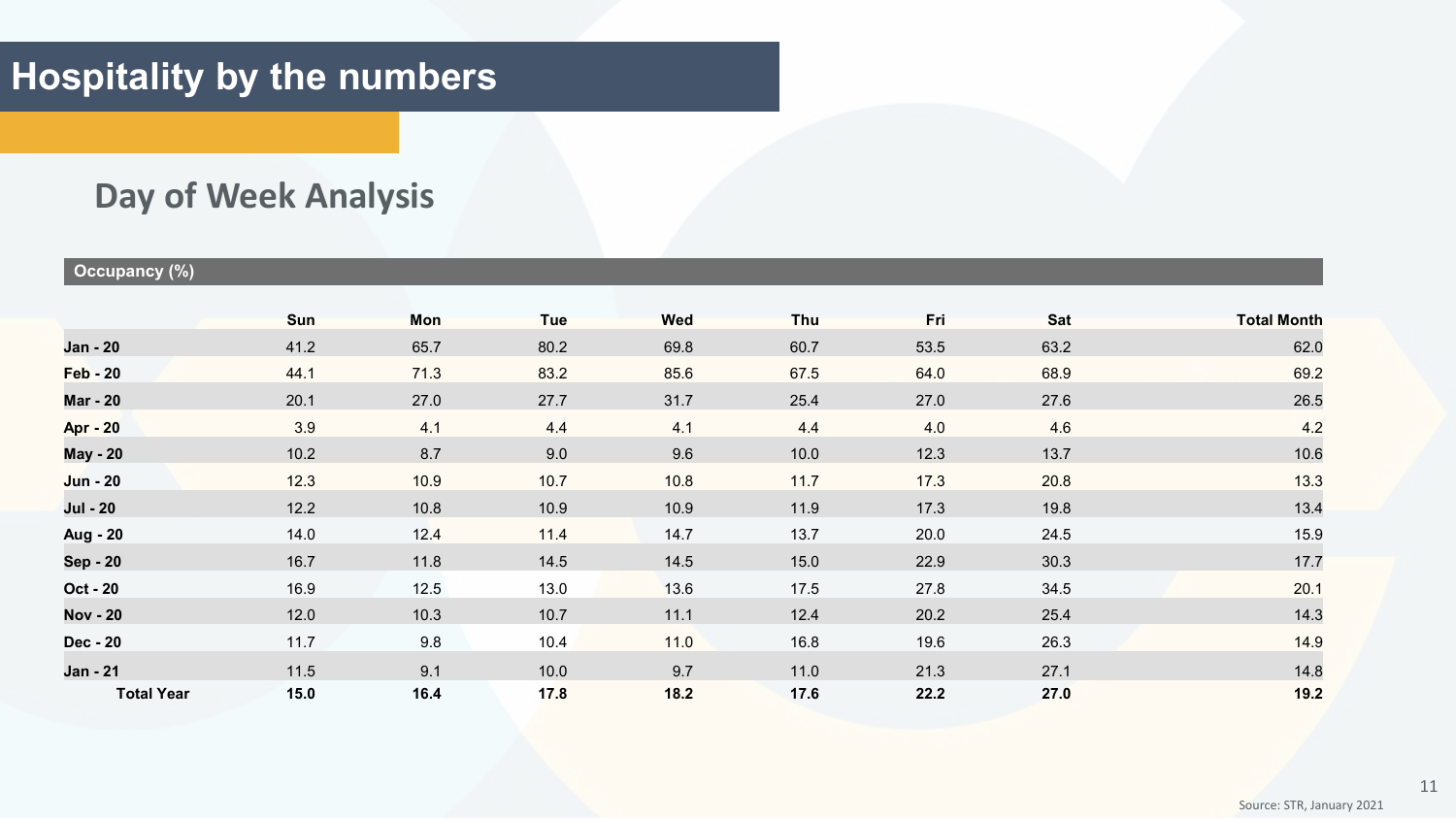#### **Food & Beverage by the numbers**

#### **Food & Beverage Downtown Market (February 2021)**

- 84% of street-level food & beverage establishments (excluding bars) are open
- 70% of Tunnel/Food Court establishments open mainly for breakfast & lunch
- Pur Noire Winery, focused on accessibly priced bottles of custom-blended wine and wine education announced in February that it plans to open by early summer at 802 Milam
- Houston-based Lovett Commercial, the developer of Downtown's extensive 16 acre mixed-use development site, Post Houston at 401 Franklin, revealed the first vendors that will populate its 53,000 square foot Post Market food hall. These include: Salt & Time Butcher Shop; The Butcher's Burger; Lea Jane's Hot Chicken; Taco Fuego; GELU Italian Ice; and SOUPreme